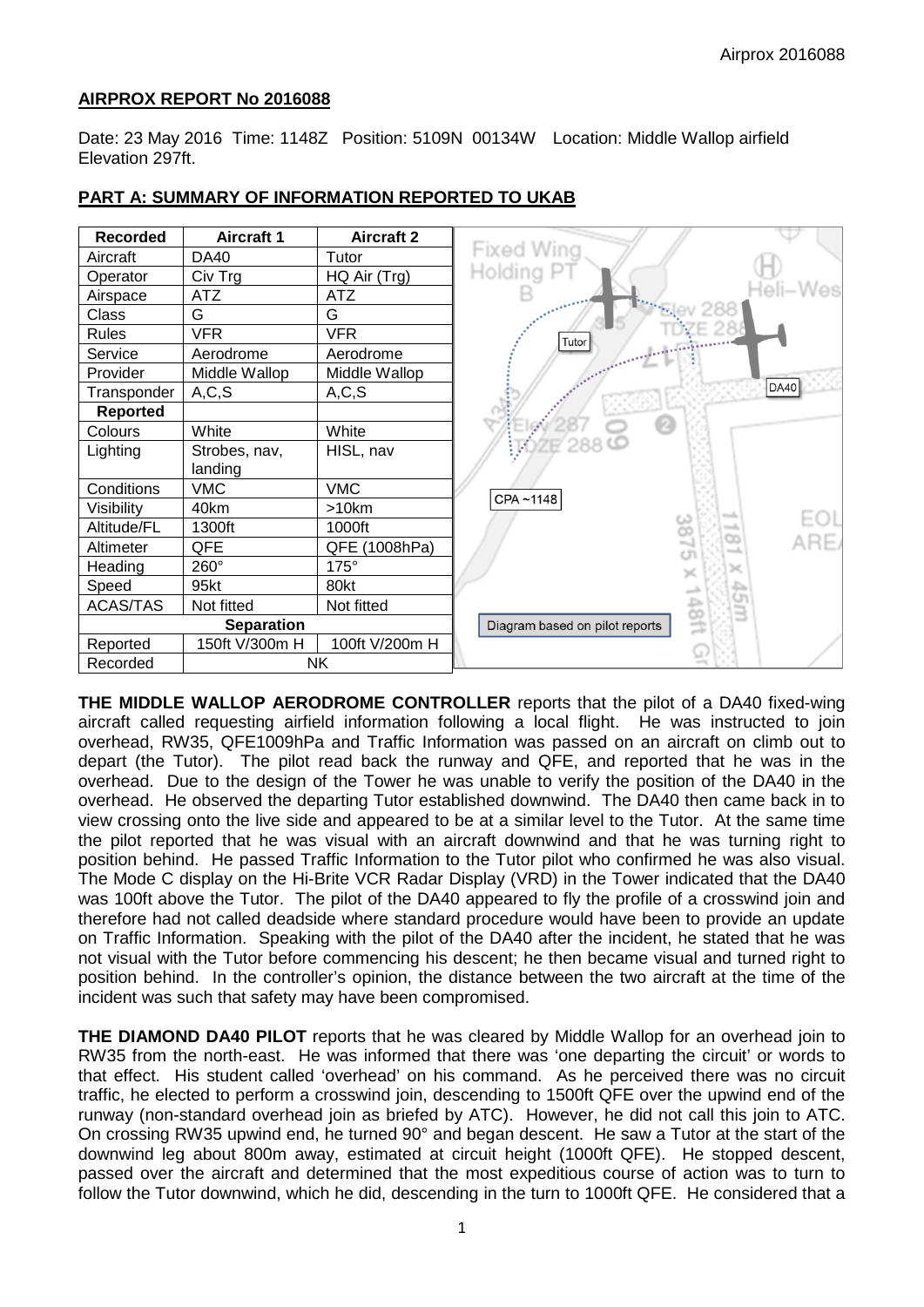combination of not advising ATC of a change of intentions and the downwind departure of the Tutor resulted in the two aircraft heading towards the same piece of airspace without prompting a Traffic Information call from ATC.

He assessed the risk of collision as 'None'.

**THE GROB TUTOR PILOT** reports that he rolled-out on the downwind leg for a VFR departure to the south-west. The R/T between the DA40 pilot and ATC indicated that a he would be conducting an overhead join (normal VFR arrival for Middle Wallop) during his departure from the end of the downwind leg. He was in the process of informing his Grading Candidate where the DA40 would be, and at what height for the overhead join, when it appeared about 200m ahead of him at about 1100ft moving from left to right. He made his "downwind to depart" call to ATC and informed them that he was visual with the DA40 and was unclear as to why it was there. Once clear of the ATZ, and working Wallop Approach, he asked them to find out what type of join the DA40 had been conducting. (He did not want to do this on the Wallop Tower frequency because the DA40 students would have heard the conversation). The occurrence was discussed with the ATC SATCO on RTB; he informed him that a report had been submitted.

He assessed the risk of collision as 'Medium'.

## **Factual Background**

The weather at Middle Wallop was recorded as follows:

METAR EGVP 231150Z 33007KT 9999 SCT034 SCT065 15/07 Q1019 BLU NO SIG

Middle Wallop ATZ, situated within Class G airspace, is a 2nm circle with an upper limit of 2000ft.

CAP 493 (Manual of Air Traffic Services Part  $1$ <sup>1</sup> states:

*At aerodromes with an ATC unit, all movements within the ATZ are subject to the permission of that unit. Aircraft will comply with instructions given by RTF and maintain a listening watch.* 

## **Analysis and Investigation**

## **CAA ATSI**

The area radar recordings were obtained but provided no evidence because the occurrence happened below radar coverage. Local radar recordings were not available but local R/T recordings were, and a field interview was conducted with the controller.

Middle Wallop is primarily a helicopter training unit for the British Army but is also used by a couple of fixed-wing operators (for training); in this occurrence RW35 was in use for fixed-wing aircraft. Although a military unit, ATC is provided by a civil Air Navigation Service Provider (ANSP). However, the MATS Part 2 (the unit-specific Manual of ATC procedures) includes procedures derived from the Military Flying Orders Book (FOB). Chapter 10 of CAP413 (Radiotelephony Manual) details specific Military phraseology to be used by military ATC and aircrew where it may differ from civil operations. At Middle Wallop this phraseology is adopted by the civil ANSP at what is essentially a military unit. When a civil registered aircraft is handled by ATC at Middle Wallop, more explicit instructions are included, either in accordance with normal civil ATC practice, or to ensure pilots are fully aware of the procedures that apply in the area they are operating in. However, although both aircraft involved in this event were civil registered, the aircraft were known to be operating on a contract for the MoD, and as regular operators at Middle Wallop, they were signitories to the FOB. Therefore both pilots were expected to conform to Chapter 10, CAP413 phraseology instructions.

<span id="page-1-0"></span> $\overline{\phantom{a}}$ <sup>1</sup> Section 1, Chapter 2, Paragraph 6.1 (1).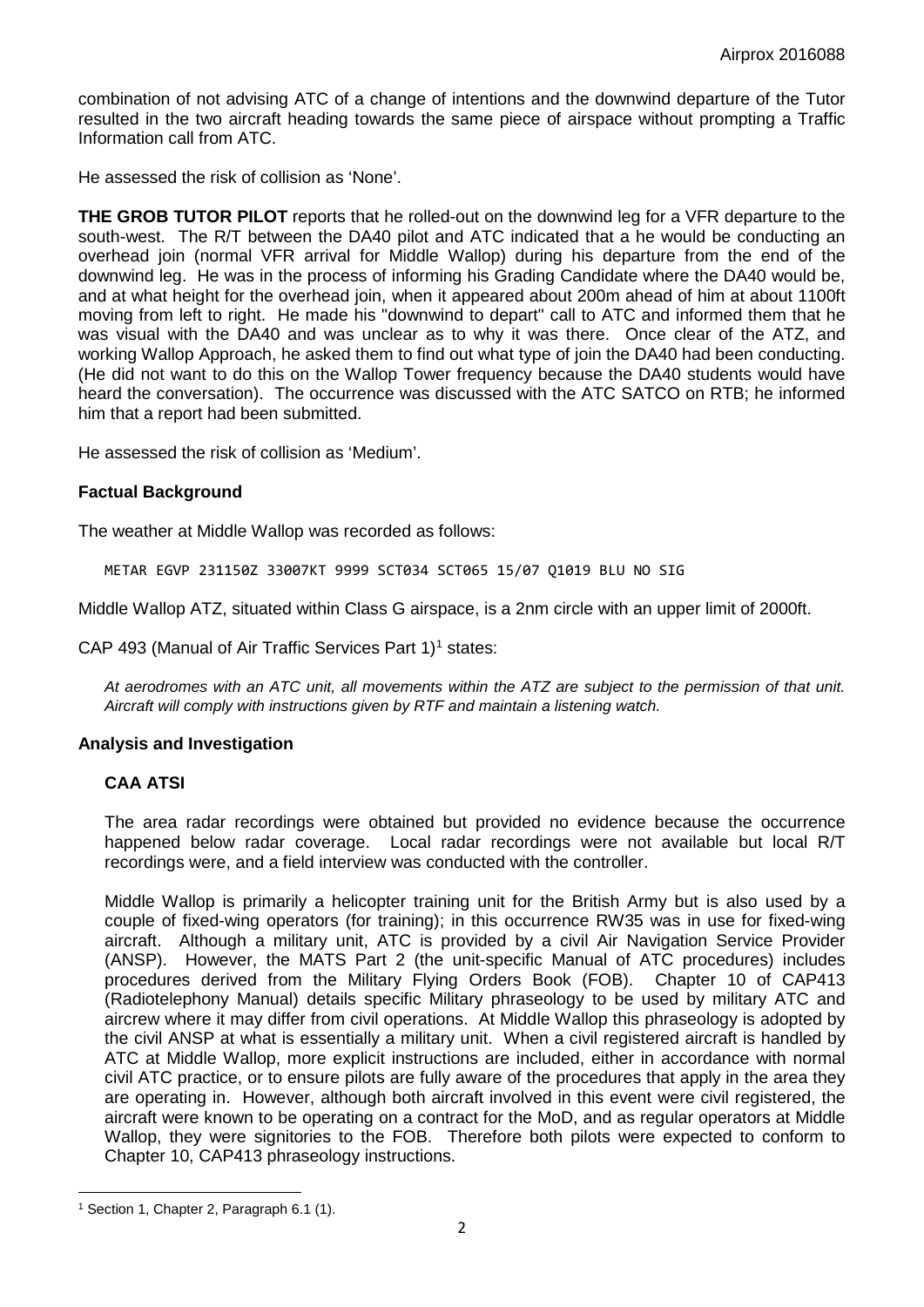Figure 1 shows the airfield layout from the UK MIL AIP. With the exception of a short hardsurface helicopter runway, the entire Middle Wallop airfield is grass. To the east of RW35 is the Engine Off Landing (EOL) Area; aircraft overflying this area do so at a minimum of 1500ft in order to remain 500ft above the helicopter traffic operating in the EOL.





The inbound DA40 had departed Middle Wallop on a local training detail and was returning from the north-east. The controller had observed an aircraft approaching from the north-east on the Aerodrome Traffic Monitor (ATM). However, because its pilot had not spoken to Wallop Tower at around 5nm (when most inbounds would call), the controller assumed the aircraft was overflying. This was a common occurrence, Wallop Radar only have a UHF radio, so non-UHF equipped aircraft wishing to transit this airspace routinely work Boscombe Radar. Boscombe only coordinate with Wallop Tower if the aircraft is inbound to Middle Wallop or at a lower level. To further complicate this situation, Boscombe *had* been working the DA40 and had attempted to coordinate, but the telephone line was temporarily unserviceable, which was unknown to both Boscombe Radar and Wallop Tower.

The Tutor was operating on a local training detail and had taxied out for departure. At 1146:32 the Tutor pilot was cleared for take-off from RW35. The departure procedure for the Tutor was to get airborne and make a left turn to depart to the south-west. This procedure involved departing from the downwind position at 1000ft. This is organised to provide separation against those aircraft arriving from the south-west above 1500ft.

The Wallop Aerodrome controller had a pending flight progress strip on the DA40 so, when the pilot called at 1147:42, he was able to issue a joining instruction to join overhead for RW35. Figure 2 indicates the expected circuit join that the DA40 pilot would make. Traffic Information about the departing aircraft was passed. The controller reported that the DA40 was approximately 2.5nm from Middle Wallop at this time.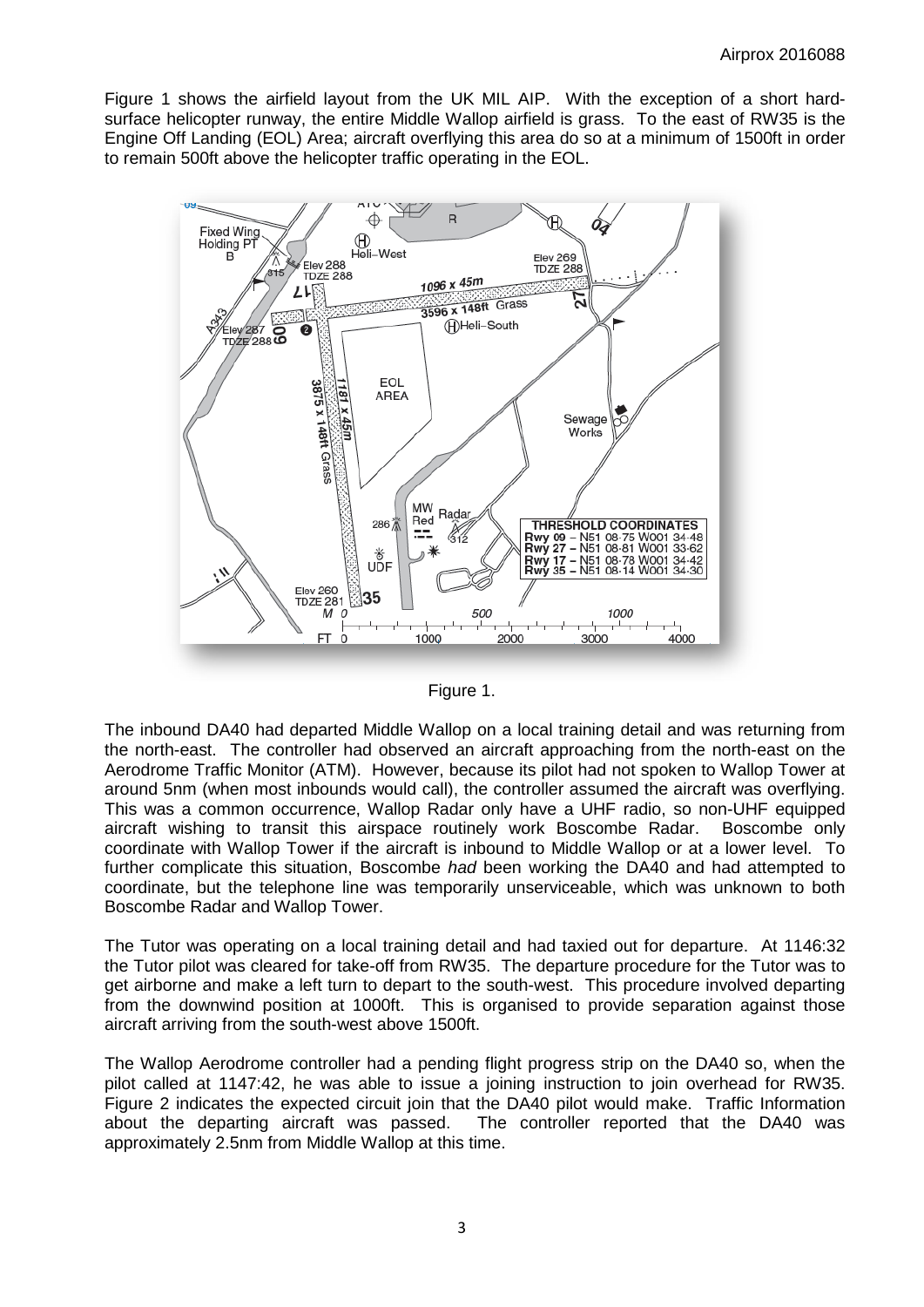

Figure 2.

The DA40 pilot read back the clearance and, at 1148:05, he reported "*Overhead now*" (although given the initial call it is likely the DA40 had approximately 2nm to run). Due to the position of the DA40 the controller could not see it as it overflew the Control Tower, but the controller was expecting to see it to the west of the runway heading south.

At 1149:30 the DA40 pilot reported "*just joining overhead and I've just noticed an aircraft downwind…I'm actually going to turn in to the right behind him*". The controller immediately asked the Tutor pilot if he could see the DA40 joining behind them to which he reported "*Yeah, he was cutting in front of me at about eleven hundred feet, not sure why he was doing that*". The DA40 pilot, although reporting turning right to go behind the Tutor, had meant that an orbit to the right was being executed to bring the DA40 in behind the Tutor downwind. The DA40 pilot had descended to approximately circuit height prior to passing in front of the Tutor. Figure 3 shows the probable track the inbound DA40 took (in red) with the Tutor track (in blue).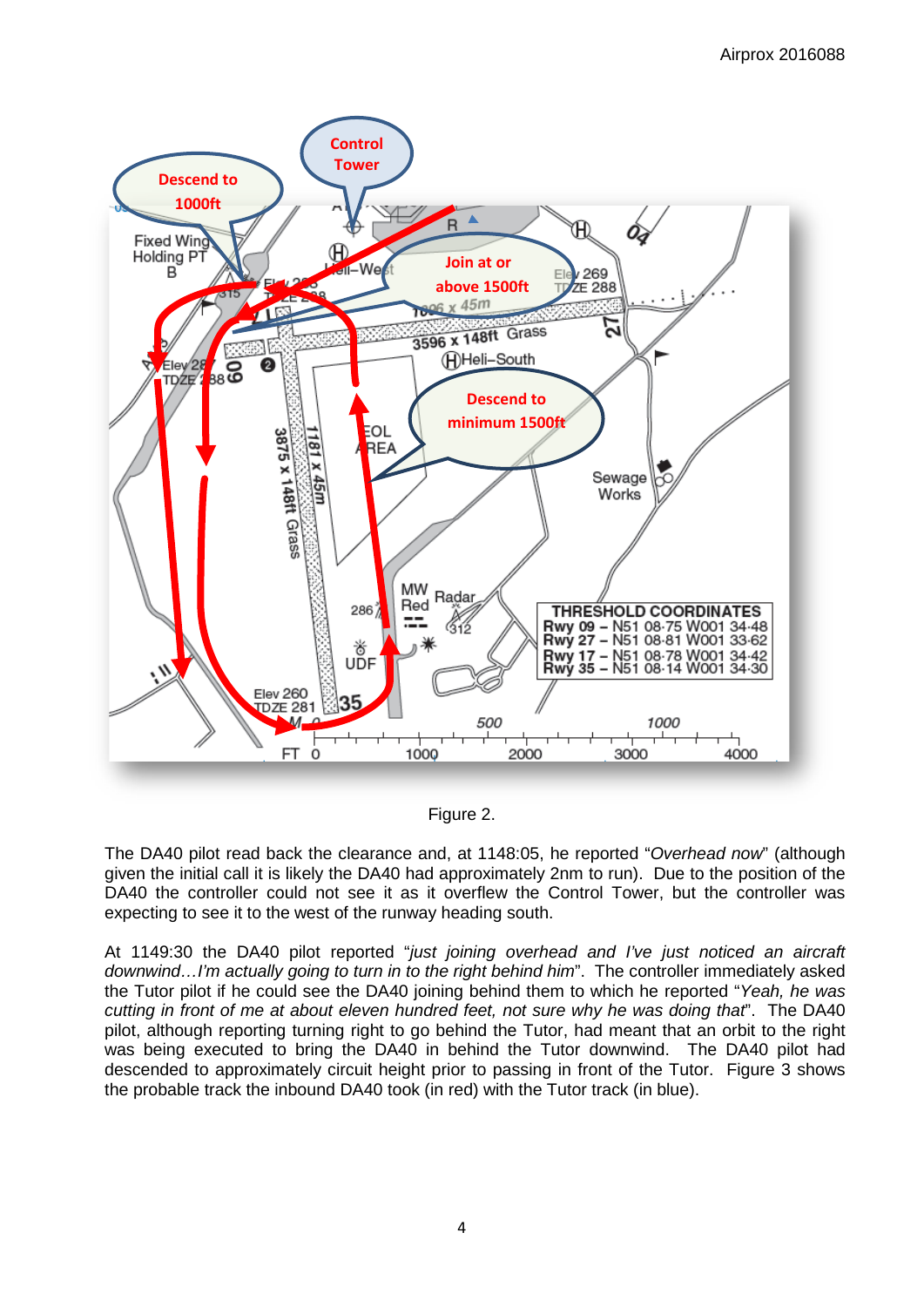

Figure 3-Approximate position of CPA.

The controller had observed the departing Tutor turning downwind and was surprised to see the DA40 appear at a lower level and not heading in the expected direction. No 'dead-side' join was flown by the DA40, who appeared not to have complied with the standard overhead join procedures. The controller stated that although the DA40 was civilian registered, they expected the pilot to be complying with the FOB procedures as the operator was known, and as such issued instructions using phraseology in accordance with Chapter10 of CAP413.

On seeing the proximity of the two aircraft west of the tower, the controller considered that the safety of the two aircraft had been compromised and had submitted the Airprox report. Both aircraft were operating VFR in class G airspace and as such the pilots were responsible for their own collision avoidance.

# **UKAB Secretariat**

The DA40 and Tutor pilots shared an equal responsibility for collision avoidance and not to operate in such proximity to other aircraft as to create a collision hazard<sup>[2](#page-4-0)</sup>. An aircraft operated on or in the vicinity of an aerodrome shall conform with or avoid the pattern of traffic formed by other aircraft in operation<sup>[3](#page-4-1)</sup>.

l

<span id="page-4-0"></span><sup>2</sup> SERA.3205 Proximity.

<span id="page-4-1"></span><sup>&</sup>lt;sup>3</sup> SERA.3225 Operation on and in the Vicinity of an Aerodrome.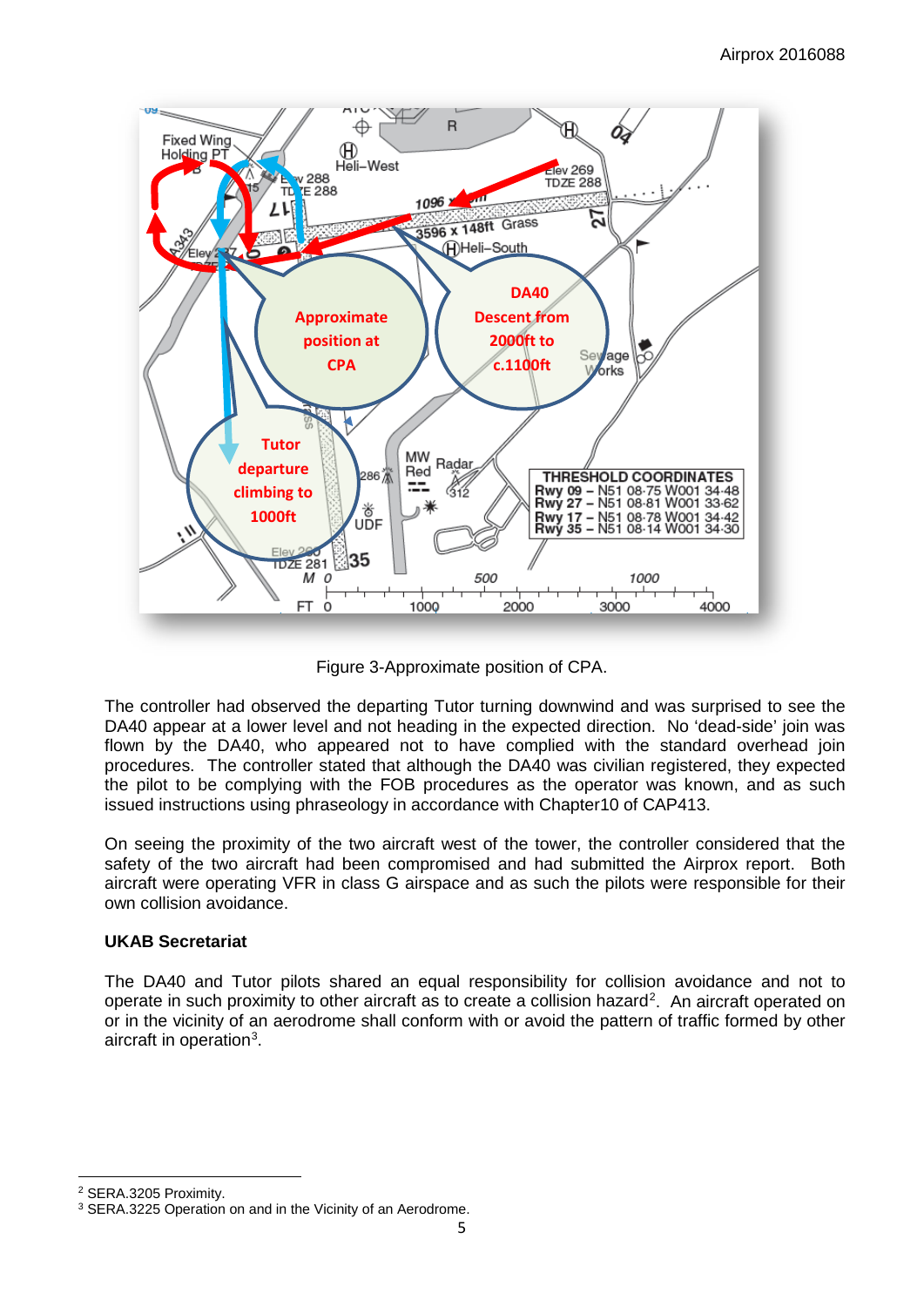## **Comments**

## **HQ Air Command**

This incident prompted a safety investigation at the unit concerned which highlighted a number of inconsistencies and omissions between documented procedures and those being used in practice. The unit is to be commended on the thoroughness of the investigation and all the recommendations that were forthcoming to address the issues that contributed to the loss of separation between 2 aircraft in the circuit. The investigation concluded that the cause of the incident was, essentially, that the DA40 pilot did not join the circuit in accordance with the clearance issued by ATC. Notwithstanding a number of contributory factors, this incident highlights the importance of issuing clear and unambiguous instructions and procedures and then ensuring that they are followed. In this case the DA40 pilot modified his join from that which was cleared without informing ATC, on the assumption that the Tutor would depart to the north and that the downwind portion of the circuit would be clear (as he had not been passed the direction of the Tutor's departure as part of the initial TI). The controller had intended to update TI on the Tutor to the DA40 pilot when the DA40 pilot called 'deadside descending' – a call that was not made due to the modified join being executed. Fortunately, the DA40 pilot saw the Tutor in front of him on the downwind leg and took action to position behind with enough vertical separation to minimise any risk of collision, albeit he did overtake the Tutor.

## **Summary**

An Airprox was reported when a DA40 and a Tutor flew into proximity at 1149 on Monday 24<sup>th</sup> May 2016. Both pilots were operating under VFR in VMC within Class G airspace of the Middle Wallop ATZ, in receipt of an Aerodrome Control Service. The Tutor was departing Middle Wallop RW35 to the south-west with a left turn downwind. Although the DA40 pilot had been cleared to join overhead for a left-hand circuit to RW35, he did not follow his ATC clearance.

## **PART B: SUMMARY OF THE BOARD'S DISCUSSIONS**

Information available included reports from both pilots, the controller concerned, area radar and RTF recordings and reports from the appropriate ATC and operating authorities.

The Board noted that both pilots were locally based at the airfield and that the Airprox had been filed by the Middle Wallop Aerodrome Controller, rather than either of the pilots, because he had considered that the distance between the two aircraft was such that safety may have been compromised.

The Board first discussed the actions of the DA40 pilot. Following a local flight, he had contacted the Tower to request to rejoin the circuit. The controller cleared the DA40 pilot to join overhead for RW35, which was read back correctly. He was also informed about an aircraft climbing out (the Tutor) but no further information about its type or routeing was issued because the controller's intention was to update the Traffic Information when the DA40 pilot called deadside descending. Some members thought that ATC's call only that the other traffic was climbing out, without giving a route, was probably instrumental in the DA40 pilot believing that there was no circuit traffic likely to conflict with his aircraft. That being said, in deciding to change his arrival routeing from overhead, as instructed, to joining crosswind still required him to inform ATC of his changed intentions. Because he did not do so, ATC were then not prompted to update their Traffic Information, and were waiting instead for his deadside-descending call to provide the update. ATC members commented that an ATC response to his initial call along the lines of 'Tutor departing downwind' would have resolved any chance of a conflict. That being said, and recognising that the DA40 flight was a training exercise, members were disappointed that the instructor appeared not to understand the significance of properly informing ATC of any changes to his intentions, even if the circuit had been clear.